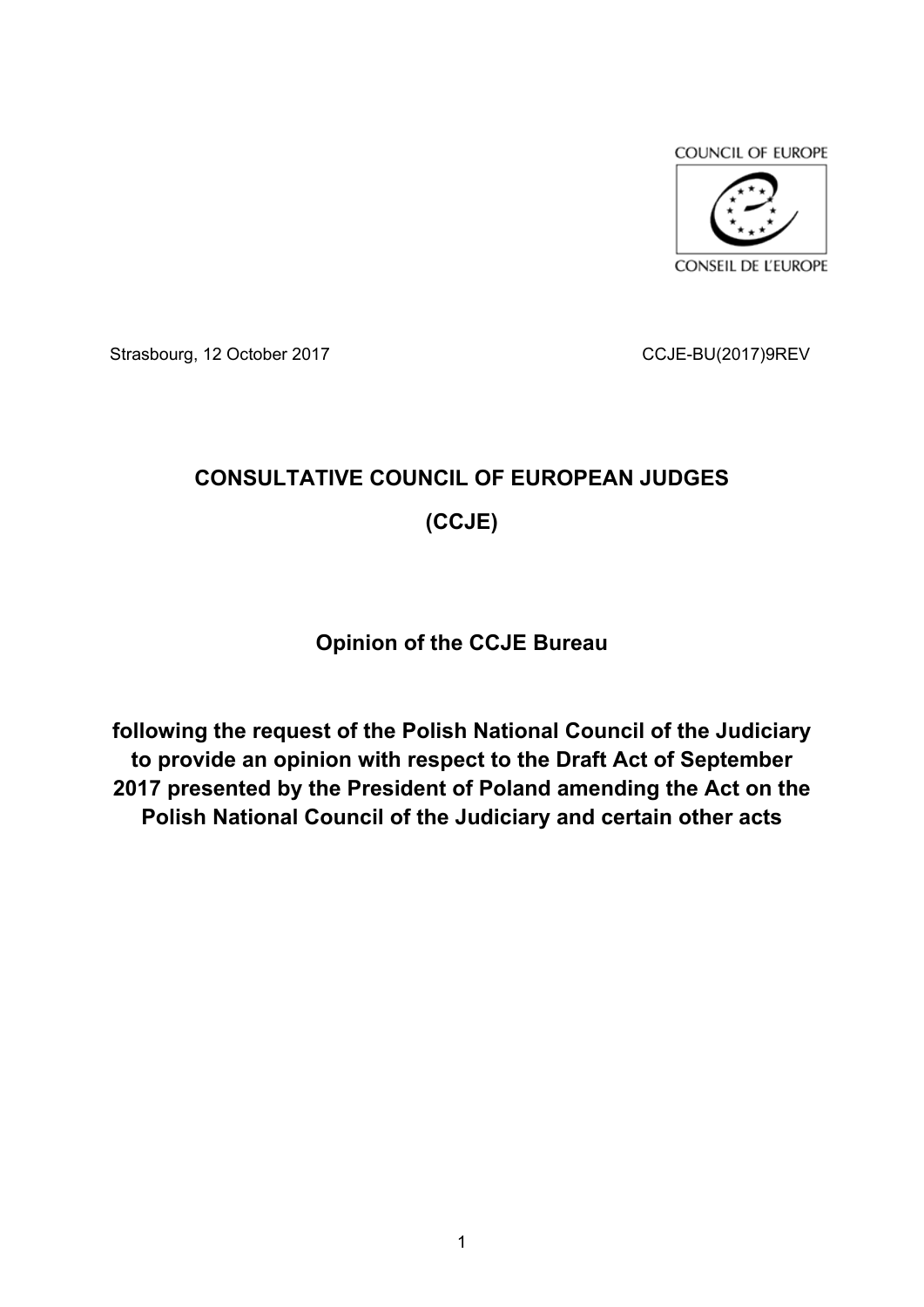# **A. The request and the procedure of the assessment**

- 1. By letter of 3 October 2017, the Chairman of the National Council of the Judiciary of Poland addressed the CCJE, requesting its opinion on the Draft Act on the National Council of the Judiciary of Poland (hereafter the Draft Act) presented by the President of Poland. The CCJE was requested, in particular, to assess the compatibility of the Draft Act with European standards on the independence of the judiciary and the status of councils for the judiciary. The CCJE was provided with the Draft Act as well as the Act of 12 May 2011 on the Polish National Council of the Judiciary, both in English translation.
- 2. According to its Terms of Reference, one of the tasks of the CCJE is to provide targeted cooperation, *inter alia*, at the request of the CCJE members, judicial bodies or relevant associations of judges, to enable States to comply with the Council of Europe standards concerning judges. The aforementioned request of the Polish National Council of the Judiciary (hereafter the Council) falls within the Terms of Reference of the CCJE.
- 3. The CCJE Bureau emphasises that it is not in a position to assess the constitutionality of the Draft Act. On the other hand, the CCJE Bureau is competent, according to its Terms of Reference, to assess whether the Draft Act is in compliance with the Council of Europe standards concerning judges.

#### **B. The CCJE Bureau Opinion of 7 April 2017 on the Draft Act of 23 January 2017 on the Polish National Council of the Judiciary and certain other acts**

- 4. The CCJE Bureau recalls its opinion of 7 April 2017 on the Draft Act of 23 January 2017, amending the Act of 12 May 2011 on the Polish National Council of the Judiciary and certain other acts, whereby the CCJE Bureau:
	- Expressed its deep concerns at the consequences of the Draft Act with regard to the principle of the separation of powers as well as that of the independence of the judiciary, as it effectively means transferring the power to appoint members of the Polish National Council of the Judiciary from the judiciary to the legislature.
	- Stated that in order to fulfil European standards on judicial independence, the judge members of the National Council of the Judiciary of Poland should continue to be chosen by the judiciary.
	- Emphasised that the proposed division of the Judicial Council into two Assemblies and the proposed new procedure for appointment of judges would infringe judicial independence insofar as the legislative and executive powers will have a decisive role in the procedure for appointing judges and trainee judges. Furthermore, the proposed division of the Judicial Council and the proposed procedures for appointment of judges will hamper the work of the Council and weaken its role as a constitutional body and as a guardian of judicial independence.
	- Concluded that the pre-term removal of the judges currently sitting as members of the National Council of the Judiciary of Poland is not in accordance with European standards on judicial independence.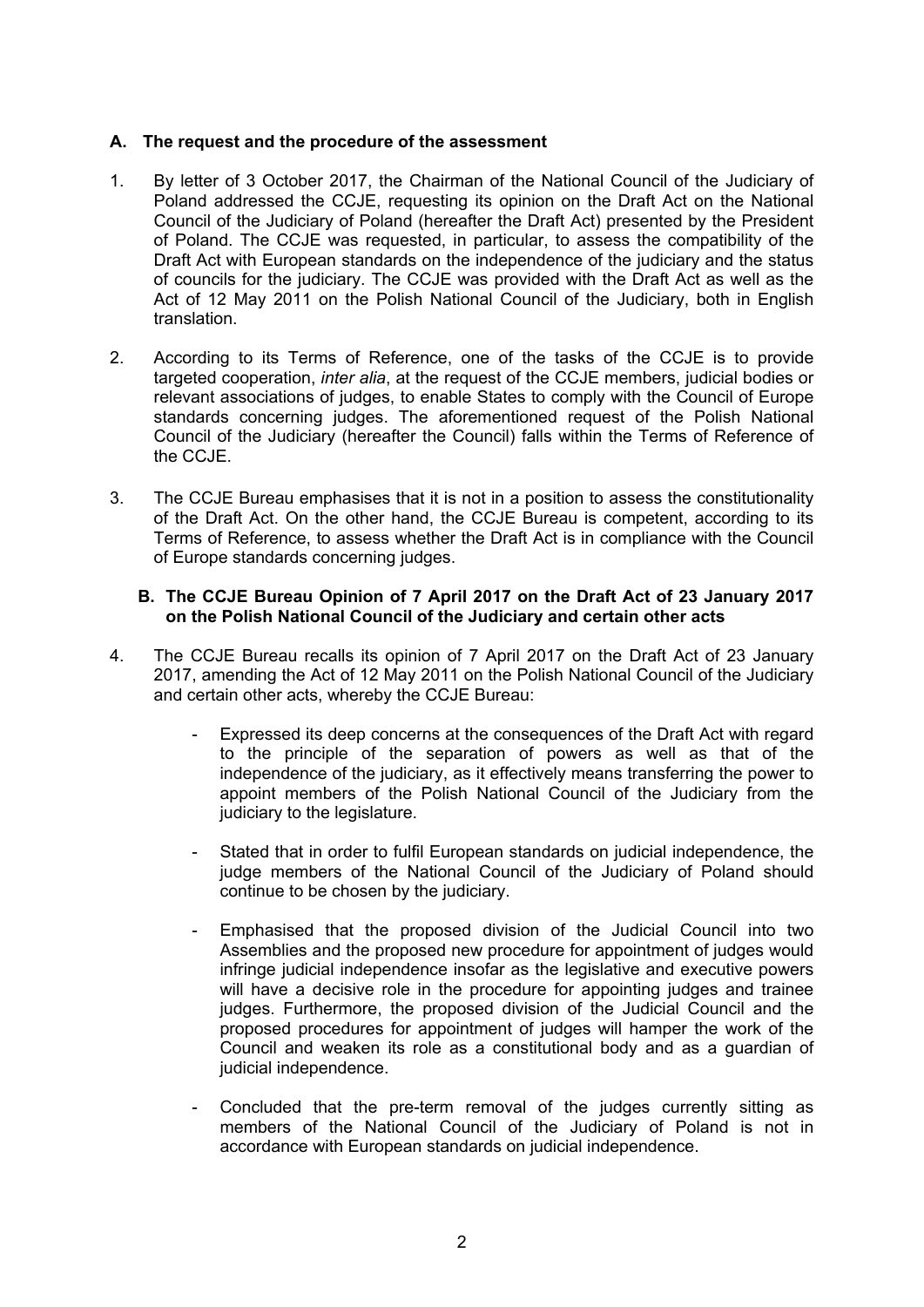# **C. The CCJE Bureau statement of 17 July 2017 on the Draft Act of 23 January 2017 on the Polish National Council of the Judiciary and certain other acts**

- 5. By its statement of 17 July 2017, the Bureau of the CCJE deeply regretted the adoption by the Polish Parliament of the Act on the Polish National Council of the Judiciary. The CCJE Bureau pointed out that, according to the Act, the power to appoint members of the Judicial Council will be transferred from the judiciary to the legislature, and that the political powers consequently will have a decisive role in the procedure for appointing judges.
- 6. Furthermore, the Bureau of the CCJE expressed its deepest concerns about the draft Act on the Polish Supreme Court submitted to Parliament by a group of members of the Law and Justice Party. According to the draft Act, all judges of the Supreme Court being in active service, except a group of judges indicated arbitrarily by the Minister of Justice, would be transferred into retirement on the day following the entry into force of the draft Act. The CCJE Bureau concluded that, if adopted, the Act would further undermine the separation of state powers, the rule of law and the independence of the judiciary in Poland. The CCJE Bureau assessed the adoption of these acts as a major set-back for the rule of law and for judicial independence in Poland.
- 7. The President of Poland later vetoed both these acts. However, the President did not veto the act adopted by Parliament by which the Minister of Justice would be empowered with the competence to dismiss court presidents and substitute them within the next six months after the entering into force of this new law.
- 8. By the end of September 2017, the President of Poland presented new draft acts on the Polish National Council of the Judiciary and on the Supreme Court. The current request addressed to the CCJE by the Council concerns the Draft Act on the Judicial Council.

# **D. The current legislation on the National Council of the Judiciary**

- 9. As regards the current legislation on the National Council of the Judiciary, the CCJE Bureau refers to its opinion of 7 April 2017. In brief, pursuant to Article 187 of the Constitution, the National Council of the Judiciary is composed of 25 members as follows:
	- the First President of the Supreme Court, the Minister of Justice, the President of the Supreme Administrative Court and an individual appointed by the President of the Republic;
	- 15 judges chosen from amongst the judges of the Supreme Court, common courts, administrative courts and military courts;
	- 4 members chosen by the Seim (lower house of the Parliament) from amongst its Deputies and 2 members chosen by the Senate from amongst its Senators.
- 10. According to Article 187 of the Constitution, the term of office of the members of the Council shall be four years. The Act of 12 May 2011 on the Council regulates the competencies, the method of selecting the members, and the structure and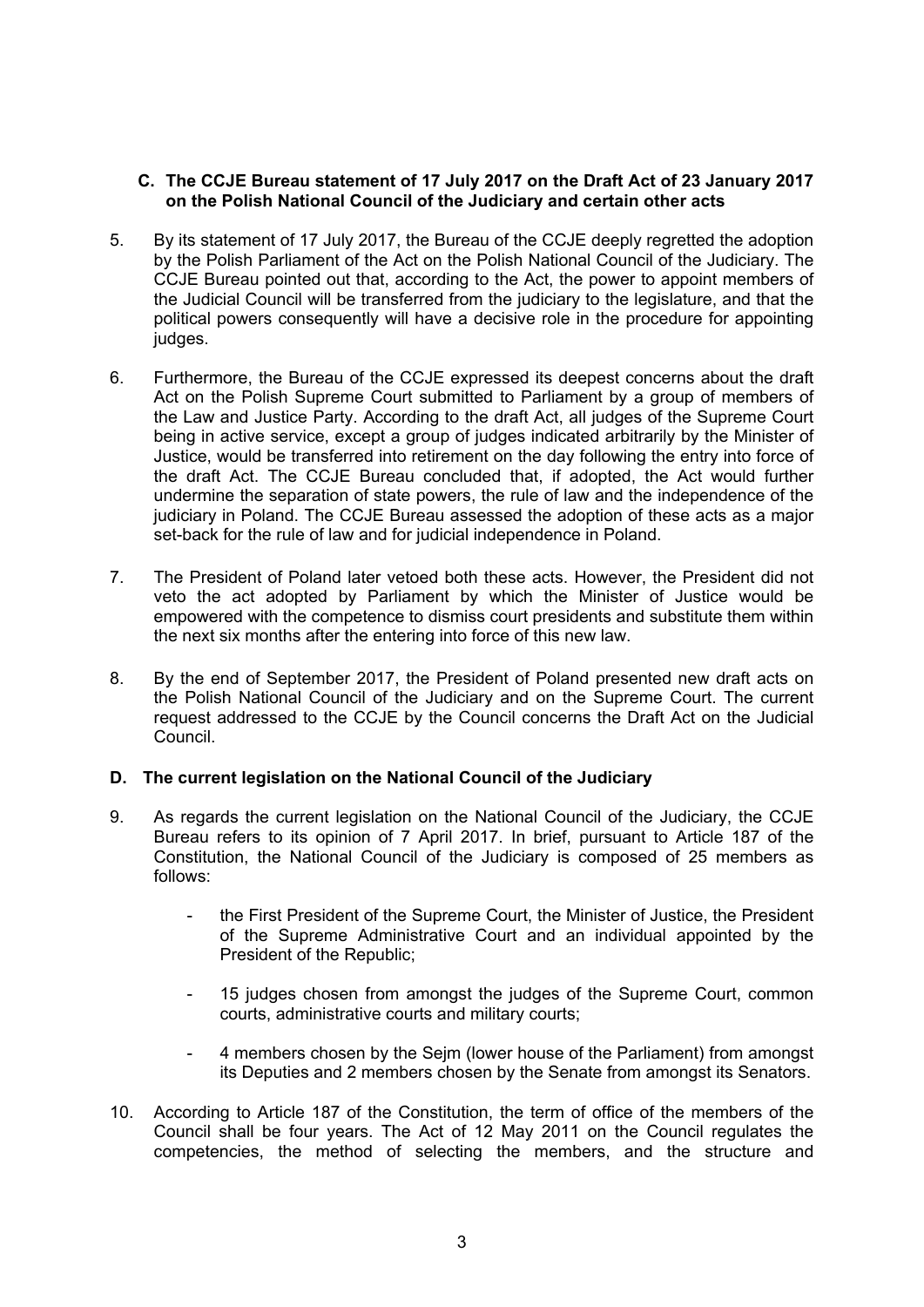proceedings before the Council. According to Article 3 of the Act, the competencies of the Council include presenting motions for the appointment of judges to the President of Poland.

# **E. The most significant changes introduced by the Draft Act presented by the President of Poland**

- 11. Thus, the most significant concerns caused by the adopted and later vetoed act on the Council related to:
	- the selection methods for judge members of the Council;
	- the pre-term removal of the judges currently sitting as members of the Council;
	- the structure of the Council.
- 12. Out of these concerns, the only significant change in the present draft presented by the President of Poland is the requirement for a majority of 3/5 in the Sejm for electing 15 judge members of the Council. However, this does not change in any way the fundamental concern of transferring the power to appoint members of the Council from the judiciary to the legislature, resulting in a severe risk of politicised judge members as a consequence of a politicised election procedure<sup>1</sup>. This risk may be said to be even greater with the new draft, since it provides that if a 3/5 majority cannot be reached, those judges having received the largest number of votes will be elected.
- 13. Furthermore, since the President of Poland proposes, as in the previous draft, that the Sejm also elects 15 judge members of the Council, in addition to 4 *ex officio* members of the Council and 6 members presently elected by Parliament from among MPs, this effectively means that almost all members of the Council would be elected by the Parliament. Such a proposal contradicts the Council of Europe's standards for judicial self-governing bodies such as councils for the judiciary.
- 14. The CCJE Bureau reiterates that by its *Recommendation CM/Rec(2010)12 on Judges: independence, efficiency and responsibilities*, the Committee of Ministers of the Council of Europe took the position that not less than half the members of Councils for the Judiciary should be judges chosen by their peers from all levels of the judiciary and with respect for pluralism inside the judiciary<sup>2</sup>. This is also reflected in the Opinions of the CCJE and other relevant bodies at the European level set up in order to safeguard the rule of law and the basic principles for judicial independence and impartiality. The Venice Commission has particularly advocated that judicial members of a Council for the Judiciary should be elected or appointed by their peers<sup>3</sup>. Furthermore, the proposed new method for selecting judge members contradicts the principles set out in

<sup>1</sup> The Commissioner for Human Rights shared the same concerns by his letter of 31 March 2017 to the speaker of the *Sejm.*

<sup>&</sup>lt;sup>2</sup> Recommendation CM/Rec(2010)12 on Judges: independence, efficiency and responsibilities, paragraph 27.

<sup>3</sup> European Commission for Democracy through Law (Venice Commission), Report on the Independence of the Judicial System, Part I: The Independence of Judges, Adopted by the Venice Commission at its 82nd Plenary Session (Venice, 12-13 March 2010), paragraph 32.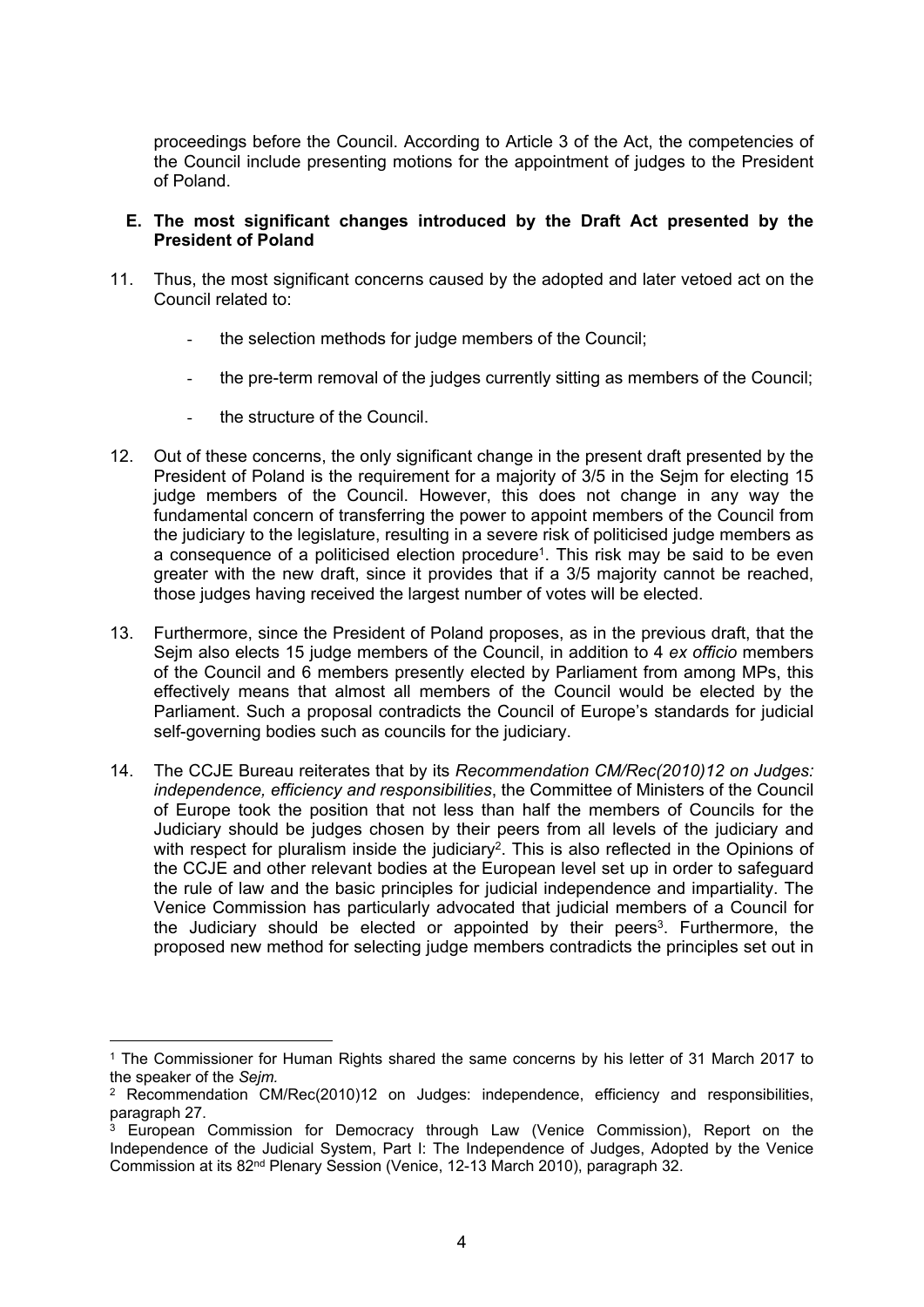the Council of Europe Plan of Action on Strengthening Judicial Independence and Impartiality<sup>4</sup> .

- 15. In addition, the CCJE Bureau recalls that the OSCE/ODIHR adopted its Final Opinion on 5 May 2017 on the previous draft, underlining that "the proposed amendments would mean, in brief, that the legislature, rather than the judiciary would appoint the fifteen judge representatives to the Judicial Council and that legislative and executive powers would be allowed to exercise decisive influence over the process of selecting judges. This would jeopardize the independence of a body whose main purpose is to guarantee judicial independence in Poland"<sup>5</sup> . The new draft does not in any way change this.
- 16. As regards the term of office of members of the Council, the new draft foresees, similarly to the previous draft, the pre-term termination of the mandate of the 15 judges who are currently members of the Council. They will serve in the Council only until the election of the new 15 members by Sejm.
- 17. The CCJE has underlined in general that a member of any Council for the Judiciary, which is a constitutional body entrusted with a mission of fundamental importance for the independence of the judiciary, should only be removed from office following the application - as a minimum - of those safeguards and procedures that would apply when consideration is being given to a removal from office of an ordinary judge. The procedure in the case of pre-term removal should be transparent and any risk of political influence should be firmly excluded, which is not the case either in the previous or in the new draft.
- 18. Furthermore, this provision interferes with the guarantees of the Article 6 of the European Convention on Human Rights insofar as the current members of the Council would seemingly not be able to challenge the termination of their mandates before a judicial body other than the Polish Constitutional Tribunal, the independence of which from the legislative and executive powers has been questioned<sup>6</sup>. In this respect, the Bureau of the CCJE refers to the Grand Chamber judgment of the European Court of Human Rights<sup>7</sup>.
- 19. The previous draft contained provisions regarding the division of the Council into two Assemblies, a step that would infringe judicial independence insofar as the legislative and executive powers would have a decisive role in the procedure for appointing judges and trainee judges. These provisions have not been kept in the new draft.

<sup>4</sup> The Plan of Action was adopted by the Committee of Ministers on 13 April 2016 and states *inter alia*: *In order to ensure the independent and effective working of judicial councils, measures should be taken to de-politicise the process of electing or appointing members to judicial councils*.

<sup>5</sup> See Final Opinion on 5 May 2017 of the OSCE/ODIHR on draft amendments to the Act on the National Council of the Judiciary and certain other Acts of Poland, para 12.

<sup>&</sup>lt;sup>6</sup> See *inter alia* the report adopted by the Venice Commission at its 108th Plenary Session, 14-15 October 2016 on the Act on the Polish Constitutional Tribunal (especially paragraph 123): [http://www.venice.coe.int/webforms/documents/default.aspx?pdffile=CDL-AD\(2016\)026-e](http://www.venice.coe.int/webforms/documents/default.aspx?pdffile=CDL-AD(2016)026-e)

See also information note by the co-rapporteurs of the Monitoring Committee of the Parliamentary Assembly of the Council of Europe from their fact-finding visit to Warsaw 3 to 5 April 2017 (especially paragraph 27):

[http://website-pace.net/documents/19887/3136217/AS-MON-2017-14-EN.pdf/a1215706-4f9a-40dd](http://website-pace.net/documents/19887/3136217/AS-MON-2017-14-EN.pdf/a1215706-4f9a-40dd-af40-e1e03209d0a4)[af40-e1e03209d0a4](http://website-pace.net/documents/19887/3136217/AS-MON-2017-14-EN.pdf/a1215706-4f9a-40dd-af40-e1e03209d0a4)

<sup>7</sup> See Baka v. Hungary, 23 June 2016.